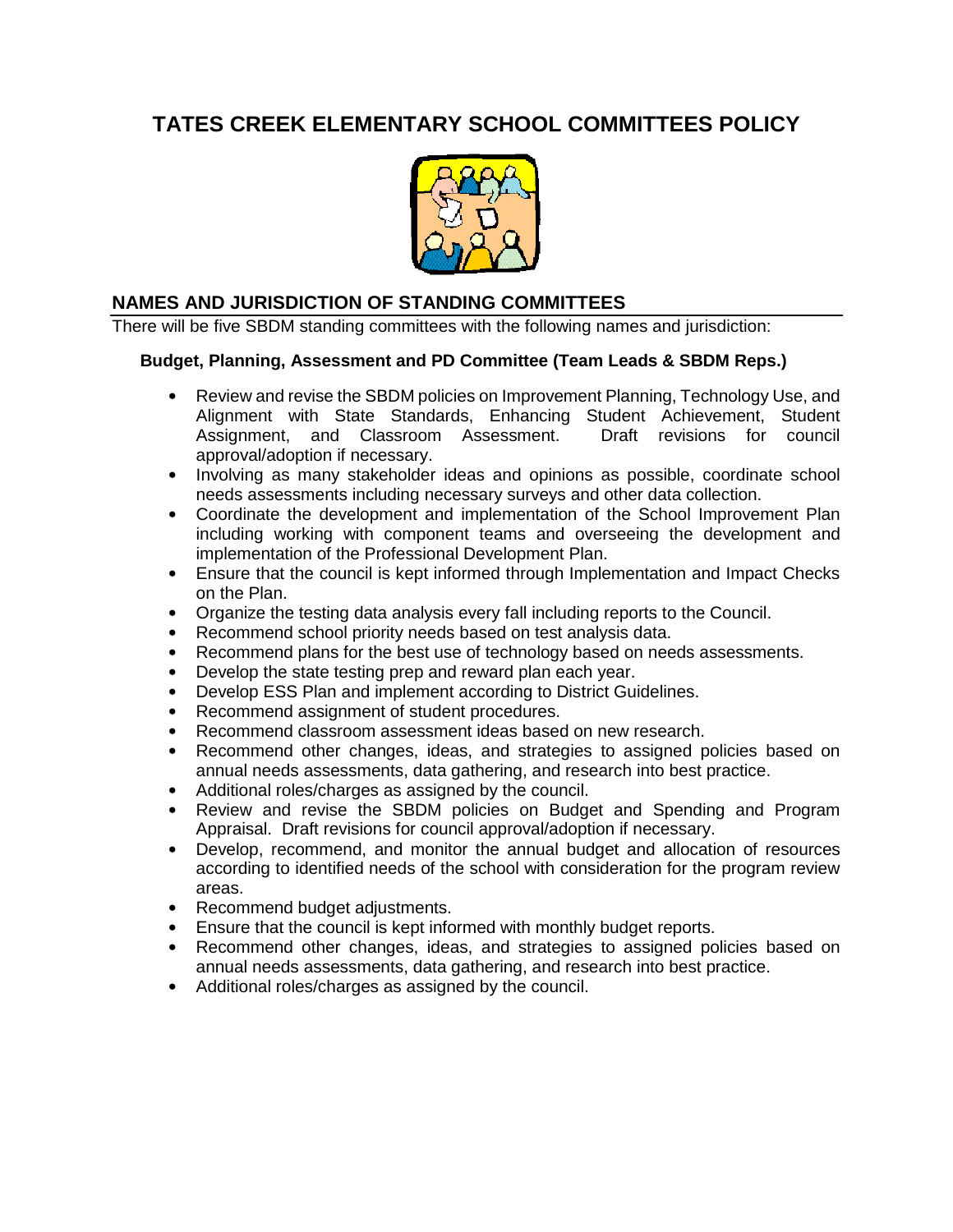#### **School Culture & Climate Committee (PBIS)**

- Review and revise the SBDM policies on Discipline, Classroom Management and Safety Plan, School Space Use, Instructional and Non-Instructional Staff Time Assignment. Draft revisions for council approval/adoption if necessary.
- Recommend discipline, classroom management, and safety changes based on annual needs assessments and data gathering for all 3 Tiers of Behavior (B-RTI).
- Recommend extra-curricular program changes and ideas.
- Recommend use of school space ideas.
- Recommend and plan school-wide celebrations and incentives that include (attendance, behavior, parties, retirement, recognitions, etc.)
- Recommend other changes, ideas, and strategies to assigned policies based on annual needs assessments, data gathering, and research into best practice.
- Additional roles/charges as assigned by the council

## **Family/Community Engagement Committee**

- Review and revise the SBDM policies on Extracurricular Programs, Wellness (Primary to Grade 5), and Parental Involvement (Legally required for Title I Schools and best practice for non-Title I schools). Draft revisions for council approval/adoption if necessary.
- Recommend extra-curricular program changes and ideas.
- Work closely with PTA, Title I and FRC to create and manage school-wide calendar.
- Recommend parental involvement activities and strategies.
- Recommend other changes, ideas, and strategies to assigned policies based on annual needs assessments, data gathering, and research into best practice.
- Additional roles/charges as assigned by the council

#### **Curriculum & Instruction Committee (IB Core Team)**

- Review and revise the SBDM policies on Curriculum, College-Level Courses (Secondary), Writing, Instructional Practices, Primary Program (K-3), Homework, and School Day and Week Schedule. Draft revisions for council approval/adoption if necessary.
- Analyze curriculum alignment with the state standards and recommend changes.
- Recommend changes to the college-level/advanced courses program/policy and the writing program/policy when appropriate.
- Research and recommend instructional best practice ideas and innovations including any changes to the primary program/structure/policy.
- Research homework best practices and recommend changes.
- Develop master schedule plan ideas to recommend to the principal.
- Recommend other changes, ideas, and strategies to assigned policies based on annual needs assessments, data gathering, and research into best practice.
- Additional roles/charges as assigned by the council

**NOTE:** The SBDM Council will be responsible for reviewing and revising (if necessary) its Bylaws and three policies: the Committee Policy, the Consultation Policy, and the Principal Selection Policy.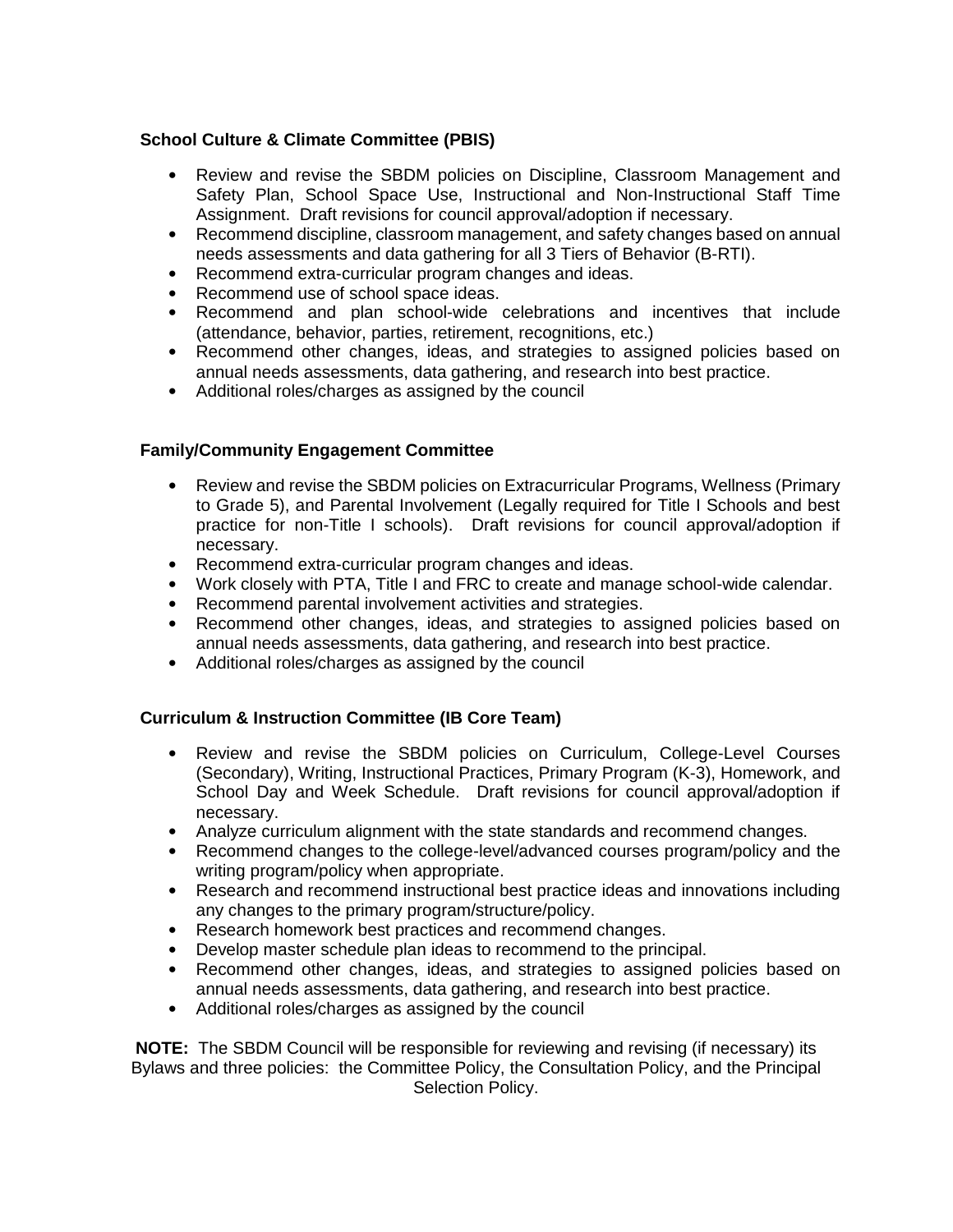# **STANDING COMMITTEE COMPOSITION AND MEMBERSHIP SELECTION**

All members of the faculty will serve on at least one standing committee. SBDM teacher reps are exempt but may serve on a standing committee by choice. Each standing committee will have grade level (or department) representation and include at least 5 members. Committees will also make every effort to include at least one parent and to provide reasonable representation of the ethnic diversity of our community.

Beginning in March, the following steps will be taken to recruit members for next year's committees:

#### **MARCH**

- 1. The principal (or principal's designee) will invite all parents in writing to sign up for committees via the PTA Newsletter (or attachment to report card, letter home to parents, etc.).
- 2. Current committee chairs (or their designees) will describe their committees' work at a PTA meeting and a meeting of certified and classified staff called by the principal.
- 3. Council and committee members will individually and actively seek out parents and other interested community members who are representative of the diversity of our community and encourage their active participation on school council committees.

#### **APRIL**

4. The principal (or principal's designee) will place committee sign-up sheets in a designated place that is convenient to staff and parents. These sign up sheets will include the name of each committee, the name of the current chair and a brief description of each committee's jurisdiction as outlined in the first section of this policy. Parents and community members may also sign up by telephone or letter. The person who takes the message or opens the letter will add the parent name to the sign-up sheet.

#### **MAY**

- 5. The council will appoint committee members using the sign-up sheets as a basis. The council may need to assign some people to committees that are not their first choice to give each committee adequate and balanced membership.
- 6. The principal will notify committee members of their appointments.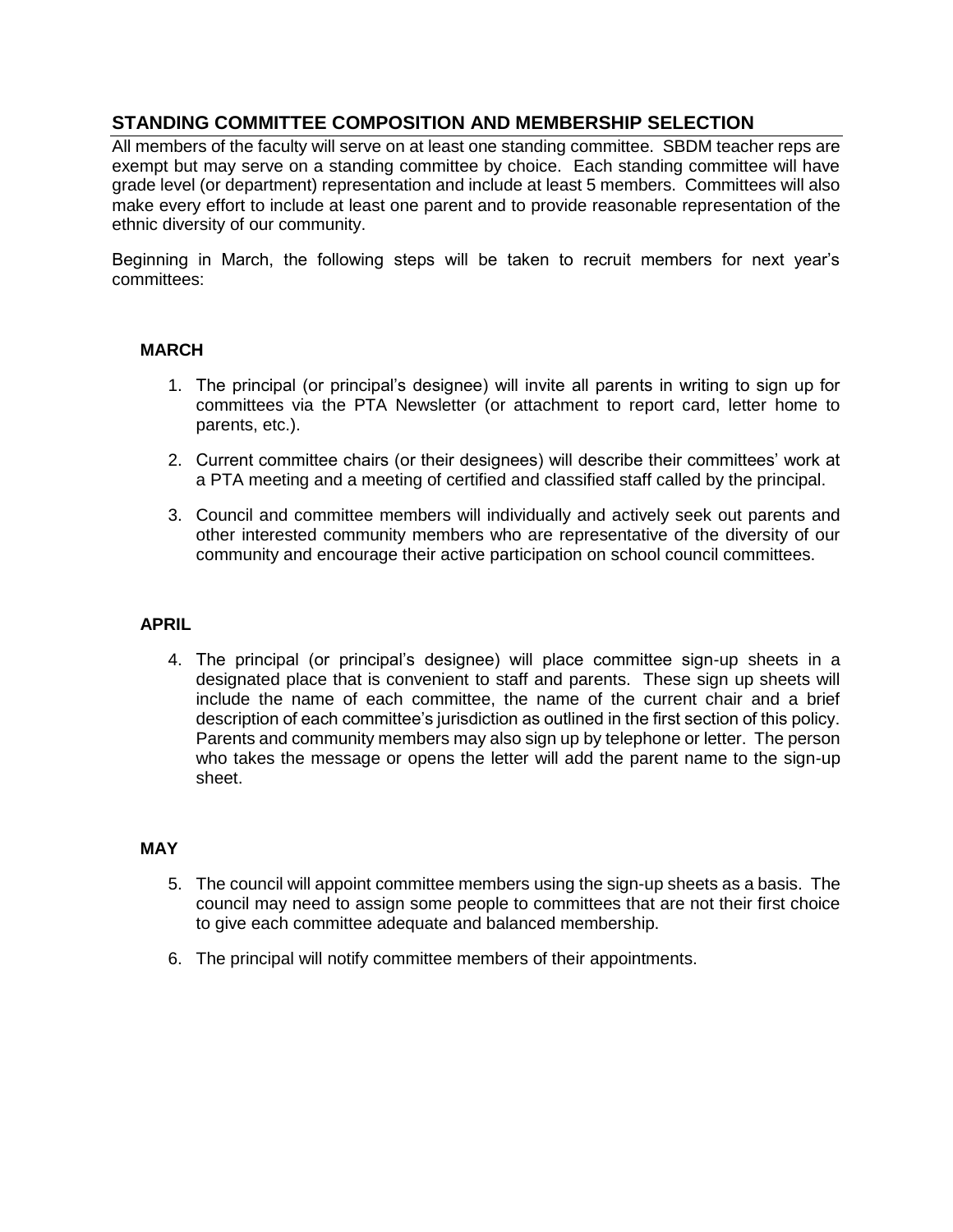## **AUGUST**

- 7. The principal (or principal's designee) will provide an additional, well-publicized opportunity to sign up for committees for both new staff and all parents.
- 8. The council will make appointments from those additional August sign-ups and set up a timeline for regular committee reports to the council for the coming school year.
- 9. As soon as possible following the August council meeting, the principal will call a faculty meeting for the purpose of letting all committees hold their first meeting. At that meeting all committees will:
	- Elect a chair. They will also elect or appoint a recorder who will take minutes for this first meeting and all subsequent meetings and a vice-chair who will take over in the absence of the chair.
	- Receive information from the principal about the council timeline for regular committee reports.
	- Set up a meeting schedule for the rest of the year.
	- Read and discuss this policy and ask the Chair of the council any questions regarding their role and duties.
	- If necessary, discuss the active recruitment of parents and community members to serve on their committee.
	- Discuss ongoing and any new charges from the council and develop a plan of action that includes a timeline.
	- Discuss the Open Meetings Law.

#### **AD HOC COMMITTEES**

As needed, the council may also approve ad hoc committees for the following tasks:

- 1. Analyze needs assessment for the School Improvement Plan.
- 2. Draft components for and guide the implementation of the Plan.
- 3. Select textbooks and materials for specific subjects.
- 4. Participate in work to fill specific staff vacancies.
- 5. Address other needs as identified by the council.

For these ad hoc committees, the council will identify the specific topic to be addressed in a written charge.

The principal will invite persons to serve on the ad hoc committee and will also designate a committee member to convene the committee for its first meeting.

Ad hoc committees automatically dissolve at the completion of the assigned task.